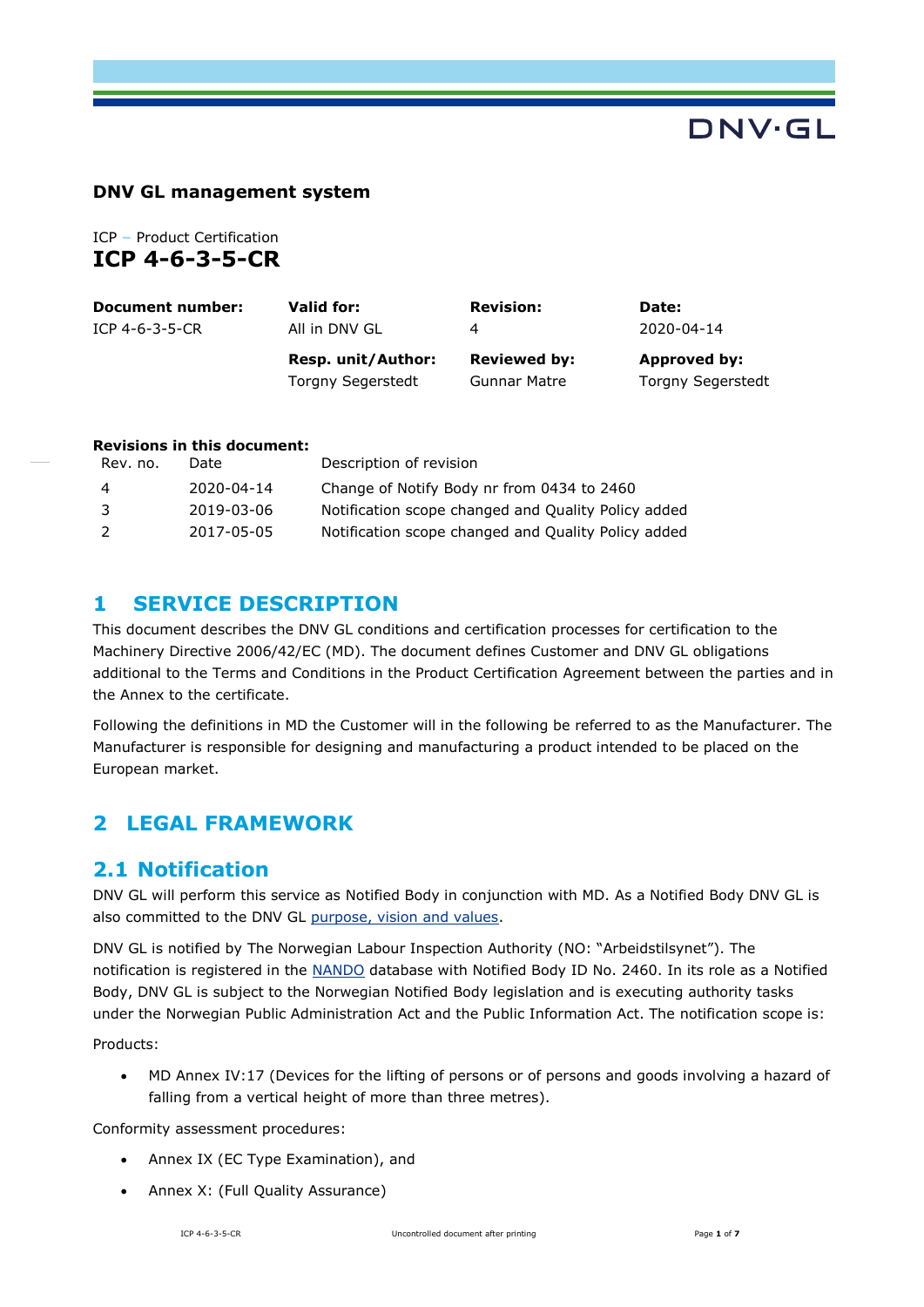The Norwegian Lov om Tekniske Kontrollorgan (Act on Notified Bodies, "TKO") § 5 states that Chapters II–VI of the Norwegian Public Administration Act (PAA) applies to conformity assessments made by the Notified Body. The provisions in the PAA only concerns execution of the conformity assessment procedures in Annex IX and X of the MD. The following parts of the PAA are applicable:

- Integrity/impartiality requirements in Section 6.
- Confidentiality requirements in Section 13.
- Guidance requirements in Section 11.
- Notice on Certification decisions in Section 16
- Appeal of certification decisions in Chapter IV

The above requirements are covered by this document, the Business Assurance global procedures and the MD customer agreements.

In the following text DNV GL shall be understood as the legal unit notified as Notified Body 0434 and personnel in all DNV GL units qualified and approved by to provide the service. The final certification is done at the Notified Body uniquely.

# **2.2 Quality Policy**

The DNV GL Quality Policy is developed by the DNV GL Group management. The document is applicable for all services in DNV GL, including Notified Body services:

*DNV GL's ambition is to have a leading position in all industries where we operate whilst never compromising on integrity and quality.*

*We commit ourselves to:*

- *Deliver in accordance with stakeholders' expectations*
- *Continually improve our performance*

*This is achieved through:*

- *Serving our customers with a high degree of pro-activeness and responsiveness*
- *Complying with applicable standards and regulations*
- *Continually improving our services*
- *Continually improving our management system*
- *Continually investing in research and innovation*
- *Striving to be at the forefront of technology*
- *Striving to attract, develop and retain leading competence*

The quality policy is available for downloading at our [external webpage.](https://www.dnvgl.com/)

#### **3 GENERAL CONDITIONS**

In addition to the general terms and conditions of the standard DNV GL Product Certification Agreement (PCA), the following applies: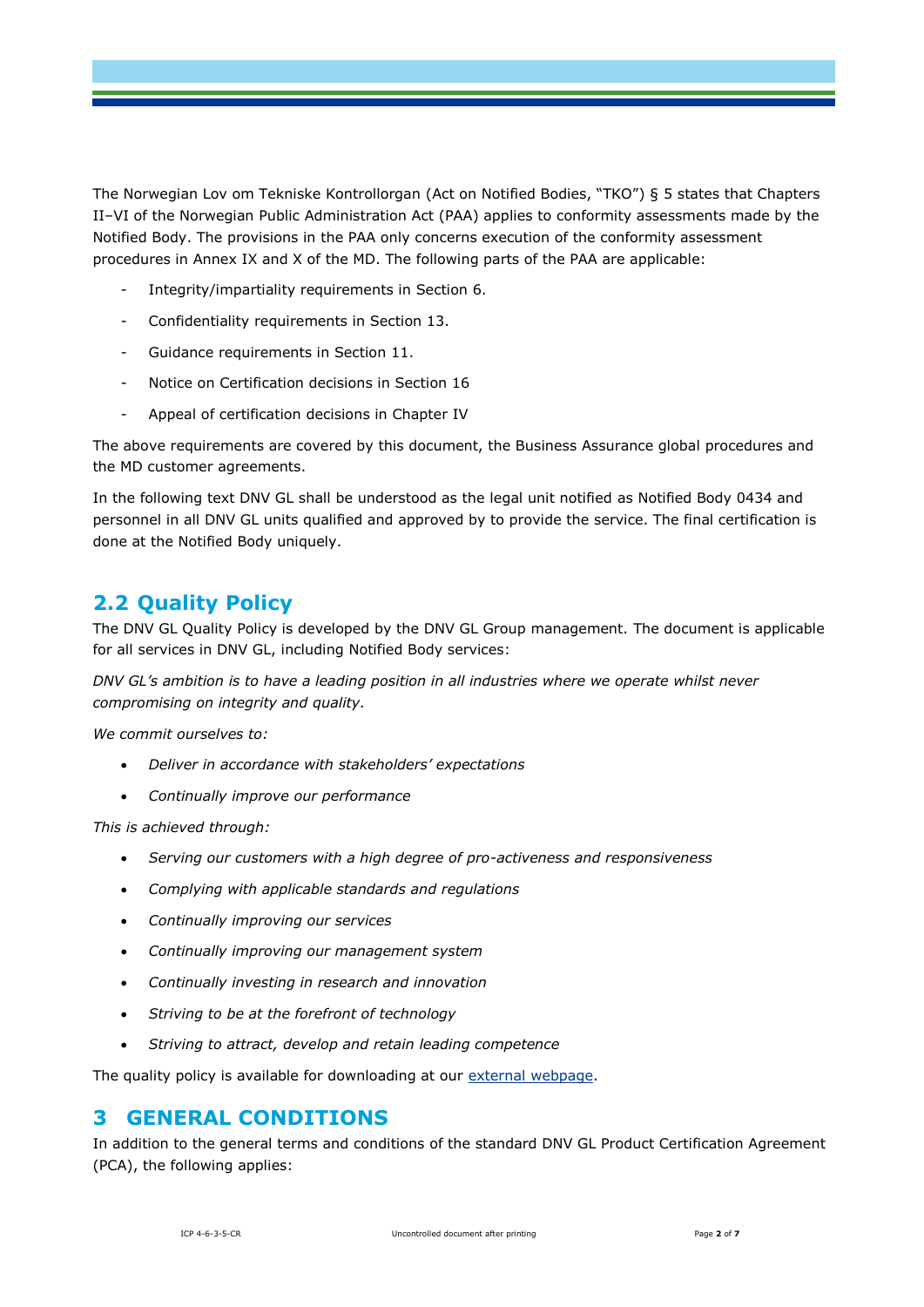The certification will state compliance of the product to the relevant parts of the MD Annex I Essential Health and Safety Requirements (EHSR). The standards used by the manufacturer in order to achieve this will be listed on the certificate.

The legislation relevant to the product(s) is the MD, which is transferred to national legislation in all European Economic Area (EEA) member states.

If the requirements in MD do not provide sufficient guidance for evaluating the product the official MD Guidelines will be applied in first hand.

DNV GL will not provide any consultancy services aiming to facilitate the design or construction of the product.

All product information needed for the DNV GL evaluation of the product is treated as confidential.

## **4 DNV GL CERTIFICATION PROCEDURES**

#### **4.1 Application**

Upon reception of a Request for Quotation (RFQ) sent by a manufacturer, DNV GL will draw up a Product Certification Agreement (PCA) describing all activities involved in the certification process connected to price. The formal application for certification is annexed to the PCA. An authorized representative of the manufacturer shall sign and return both documents. By completing and signing both documents the manufacturer and the Notified Body have a formal agreement with each other where the manufacturer also declares that the same application has not been lodged with any other Notified Body.

A manufacturer of non-Annex IV products may also apply for voluntary certification. In these cases, DNV GL will follow the same Certification procedures as for products under the notification scope, but the services will not be carried out as Notified Body services. No references will be made to the Notified Body 0434 in any deliveries to the customer, and the manufacturer may not refer to DNV GL as a Notified Body. The certificate shall not be referred to in the manufacturer's Declaration of Conformity.

## **4.2 Activities**

DNV GL has the overall responsibility to carry out the Notified Body services in accordance with the regulation given by the legal Norwegian authorities. This also includes the work carried out by the Local DNV GL Units approved by the Notified Body.

Personnel engaged in the assessment activities shall fulfil the requirements as defined by DNV GL.

The manufacturer agrees to promptly supply to DNV GL, where duly justified, any relevant information data, which is necessary for establishing and maintaining the attestation of conformity in view of the chosen procedure.

The manufacturer will further ensure that DNV GL, its employees and any others acting on behalf of DNV GL will get all necessary work and access permits.

## **4.3 Issuing of Certificate**

When all assessment activities are completed, the Local Unit will store all records and correspondence, including results from the assessment activities and their main conclusions in the production tool and then call for a Technical Review at the Notified Body.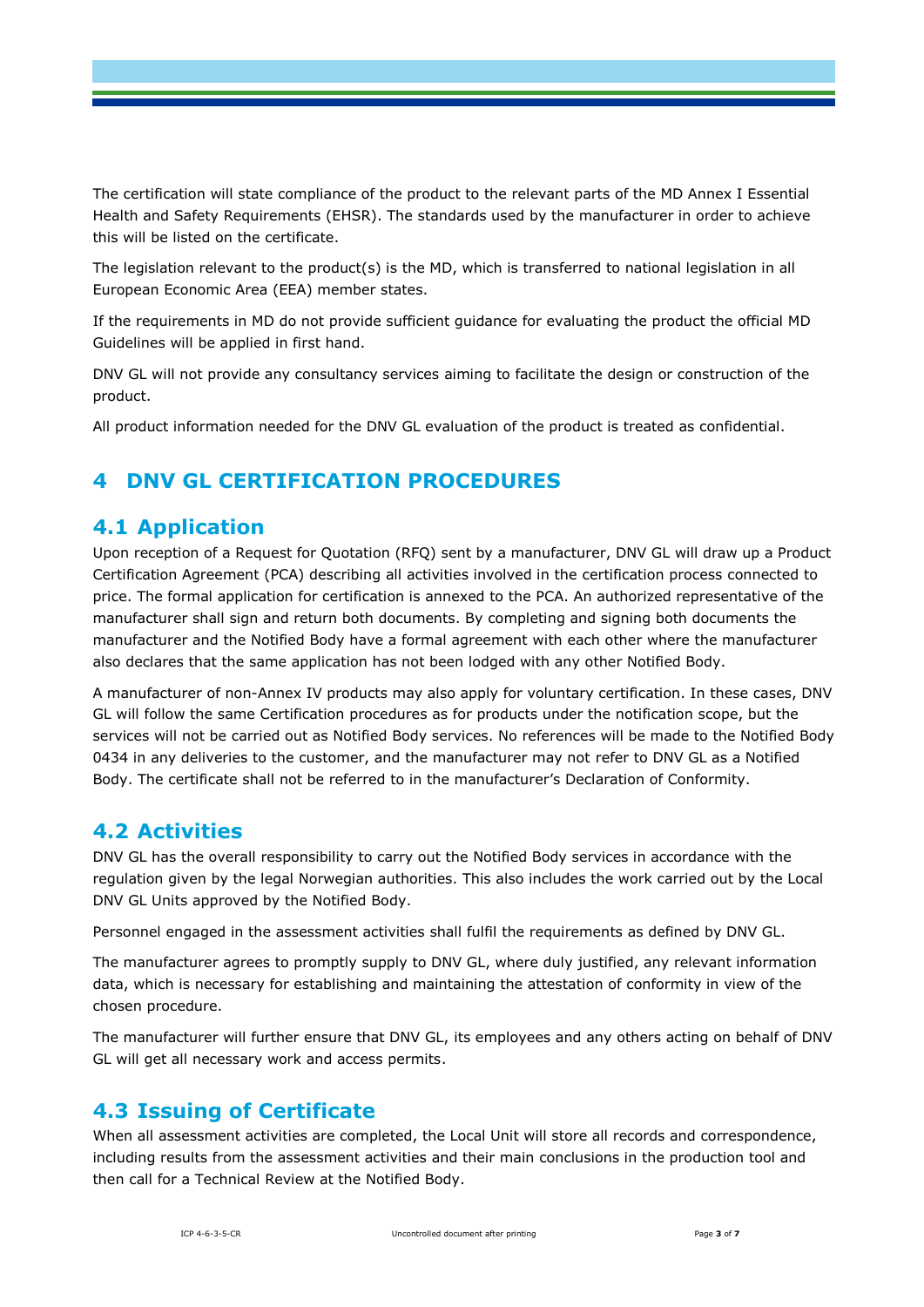The Technical Reviewer will either accept the documentation or require additional information from the Local Unit.

The project is ready for Certificate issuance when the project file is found satisfactory by the Notified Body and all corrective actions for non-conformities are accepted. The conditions for handling of findings will be detailed in the audit report/inspection report. DNV GL will issue all formal documents and certificates according DNV GL's notification (see chapter 2 of this document).

DNV GL is obliged to keep the Technical File for the product(s) for 15 years from the date of issue of a certificate. When a certificate is renewed, the Technical File shall be kept for 15 years from the renewal date.

EC Type-examination certificates will be issued with a validity period of 5 years from date of issuance when the product(s) is (are) intended for serial production. For products not intended for series manufacture, the certificates will be valid for the examined product(s) only.

The validity period and retention period for technical file stated above also applies to Type-examination certificates issued for non-Annex IV products.

The manufacturer is obliged to keep the Technical File for the product(s) at least 10 years following the date of manufacture of the machinery or, in the case of series manufacture, of the last unit produced.

For Full Quality Assurance the Certificate is renewed every three years under surveillance by at least two DNV GL periodic audits under the validity period.

## **5 REFUSAL OF CERTIFICATION**

Certification shall be refused if the product or the quality system is found not to comply with MD.

DNV GL shall communicate refusal of certification to the applicant in writing. DNV GL shall provide the possibility for appeals against its decisions. See part 11 of this document.

DNV GL shall make relevant information regarding the certification it has refused available to other MD Notified bodies and the appropriate national authorities.

## **6 MAINTAINING THE CERTIFICATE**

The validity period for MD certificates are stated under 4.3 in this document. The manufacturer must at all time during this period ensure that the requirements of the standards under the certification scope are complied with. The fees as stipulated in the PCA must be paid following the conditions for payment stated therein.

For EC-Type Examination DNV GL will inform the manufacturer of any major changes affecting the validity of the certificate. If the manufacturer wishes to keep the Certificate valid after five years, it is the manufacturer's responsibility to request DNV GL to review the validity of the Certificate. If the validity is confirmed by the review, the Certificate will be revised and valid for another five years.

For Full Quality Assurance the manufacturer is obliged to maintain its certified quality system approved and certified by DNV GL. DNV GL will assess the validity of the quality system by scheduled yearly periodic audits during the validity period. Corrective actions to identified findings must be implemented within the set time limit. The manufacturer shall further authorize DNV GL to pay unannounced visits to the manufacturer's premises when foreseen by the directive or due to reasonably substantiated doubts regarding the compliance of the product or the appropriate functioning of the approved quality system. The manufacturer is also obliged to keep a record of all complaints concerning the products under the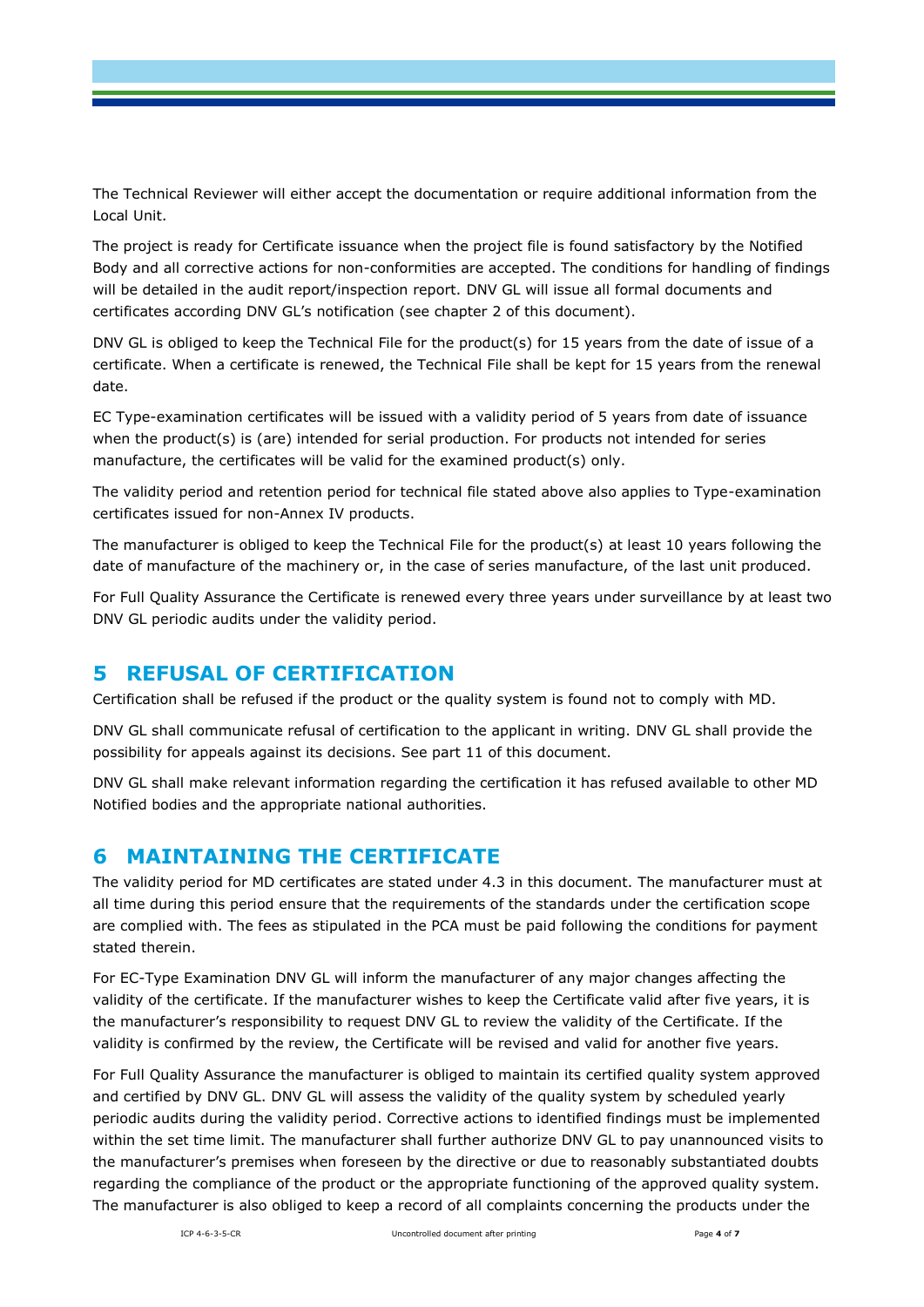certification scope with regard to the standard requirements. DNV GL will verify that the manufacturer has taken relevant corrective actions for these complaints in conjunction with the surveillance visits.

## **7 CHANGES IN STANDARD**

DNV GL will assess the products subject to certification to the valid versions of the standards applied by the manufacturer unless otherwise agreed. Changes in standards may result in the need of re-assessing type-examined products before the expiry date given on the certificate. The manufacturer is obliged to stay current on the formal status of the standards that he has applied and is responsible that his products are complying with the valid version of the standard.

#### **8 CHANGES BY MANUFACTURER**

Manufacturer must report all changes with regard to design and/or production (hereunder changes in the organisation, ownership, new products, modifications to the production method and quality system, site locations etc.), which may reasonably be considered to have an effect of the certified product(s), to DNV GL within a reasonable time and before execution of such change. Failure to do so may result in a noncompliance being raised by DNV GL.

It will be the decision of DNV GL whether or not a further inspection visit or audit is necessary at the time of the announcement of any such changes.

## **9 SUSPENSION OR WITHDRAWAL OF THE CERTIFICATE**

DNV GL may decide to suspend or withdraw the certificate and, in such cases, the manufacturer will be informed as soon as this is practicable. The impact of these actions are:

Suspension – Time-limited invalidation

Withdrawal – Permanent invalidation

DNV GL shall provide the possibility for appeals against its decisions. See part 11 of this document.

#### **9.1 Reasons for suspension**

The certificate is being misused

The requirements as set out in the Directive on which the conformity assessment procedure has been based and which form the basis for issuing the certificate or the appendix were not fulfilled

- The product was incorrectly defined as machiney according to the Directive
- The product is changed and the manufacturer has not informed DNV GL about it
- The requirements for the quality system or the machinery are no longer fulfilled
- The product is no longer covered by the Directive

The machinery is no longer in compliance with the Directive, and the shortcomings observed are not corrected by the manufacturer within an appropriate time period as defined by DNV GL under consideration of the severeness and potential impacts of these shortcomings.

• Violation of the terms of the signed certification agreement, including non-payment of fees or refusal of access to unexpected/periodic/planned assessments.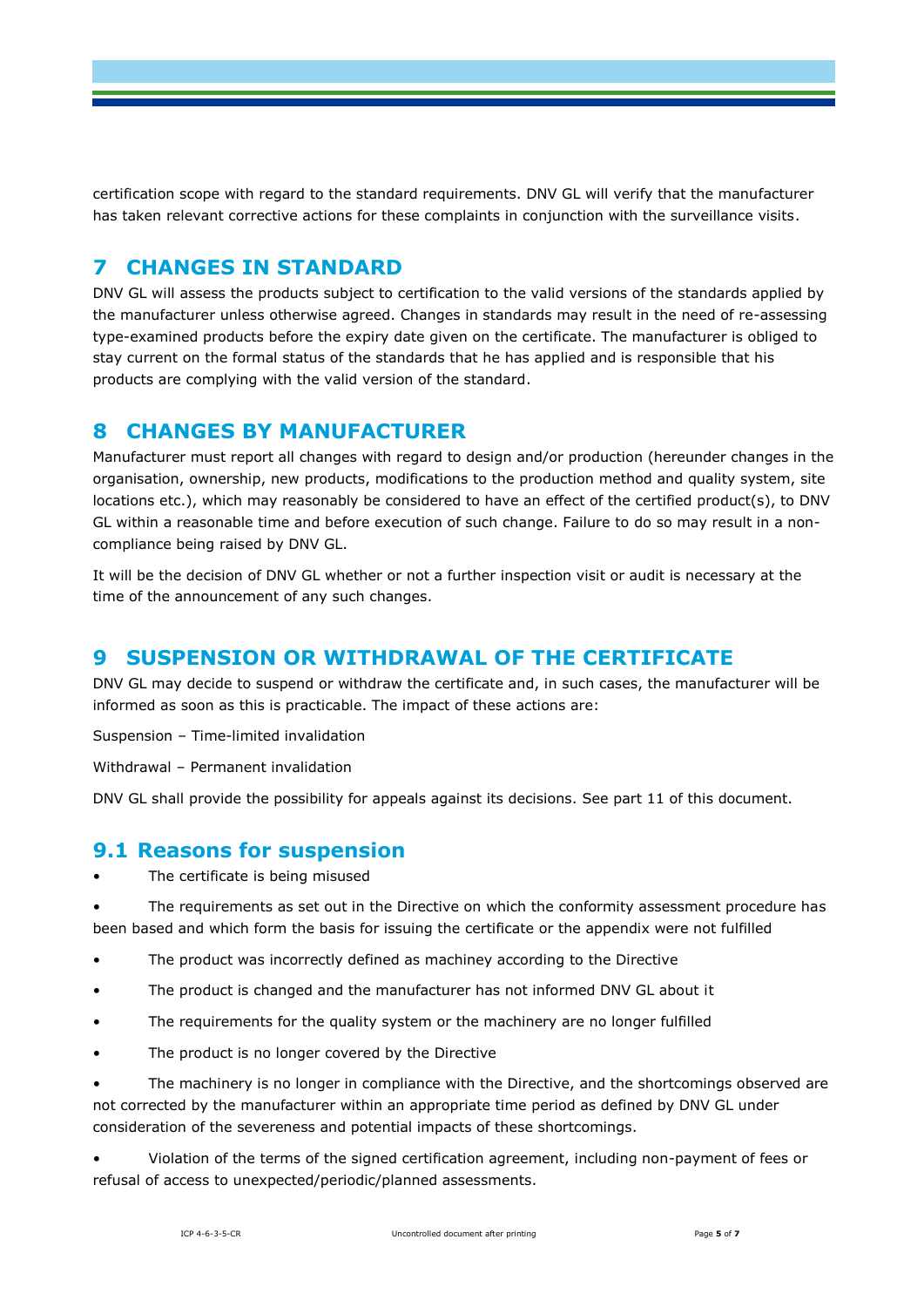- Scheduled assessments not completed.
- Customer voluntarily requesting temporary suspension.
- Incorrect use of the certification mark.
- Information from stakeholders that could affect the status of certificate (e.g. non-compliance to regulatory/statutory requirements).

Suspension of a certificate is normally initiated as the first step, followed by a withdrawal if the issue of concern is not resolved within due time. However, depending on the seriousness of the situation, DNV GL may decide a direct withdrawal of the certificate.

DNV GL shall inform the customer about the decision on suspension and that no products are allowed to be put on the marked during the suspension period.

The manufacturer must delete any reference to a non-valid MD certificate in public documentation like marketing material, web-sites, advertising etc.

DNV GL shall make relevant information regarding the certification it has withdrawn available to the other Notified Bodies and the appropriate national authorities.

A certificate shall generally not be suspended for more than three months, where the case should either be resolved, and the Certificate reissued, or should be escalated to a withdrawal process.

## **9.2 Reasons for withdrawal**

The issues that resulted in a suspension has not been resolved within the time limits set for the case

- A suspension is not found appropriate
- The holder of the Certificate asks for withdrawal

Non-conforming situations leading to suspension or withdrawal of a certificate shall be identified using the non-conformity process. An exception to this is delay or refusal to pay due fees or refusal of access to premises for the purpose of performing assessments.

DNV GL shall inform its notifying authority concerning the certificates which it has issued or withdrawn and shall, periodically or upon request, make available to its notifying authorities the list of certificates refused, suspended or otherwise restricted.

## **10 CANCELLING OF THE CERTIFICATE FROM THE MANUFACTURER**

The manufacturer may cancel the certificate at any time provided that DNV GL receives a written communication at least 60 days before the wished cancellation date authorizing DNV GL to invoice all activities up to that date.

## **11 COMPLAINTS AND APPEALS**

Complaint is understood as a statement of dissatisfaction from the manufacturer with regard to the DNV GL certification activities.

Appeal is understood as an objection from the manufacturer to a specific decision taken by DNV GL.